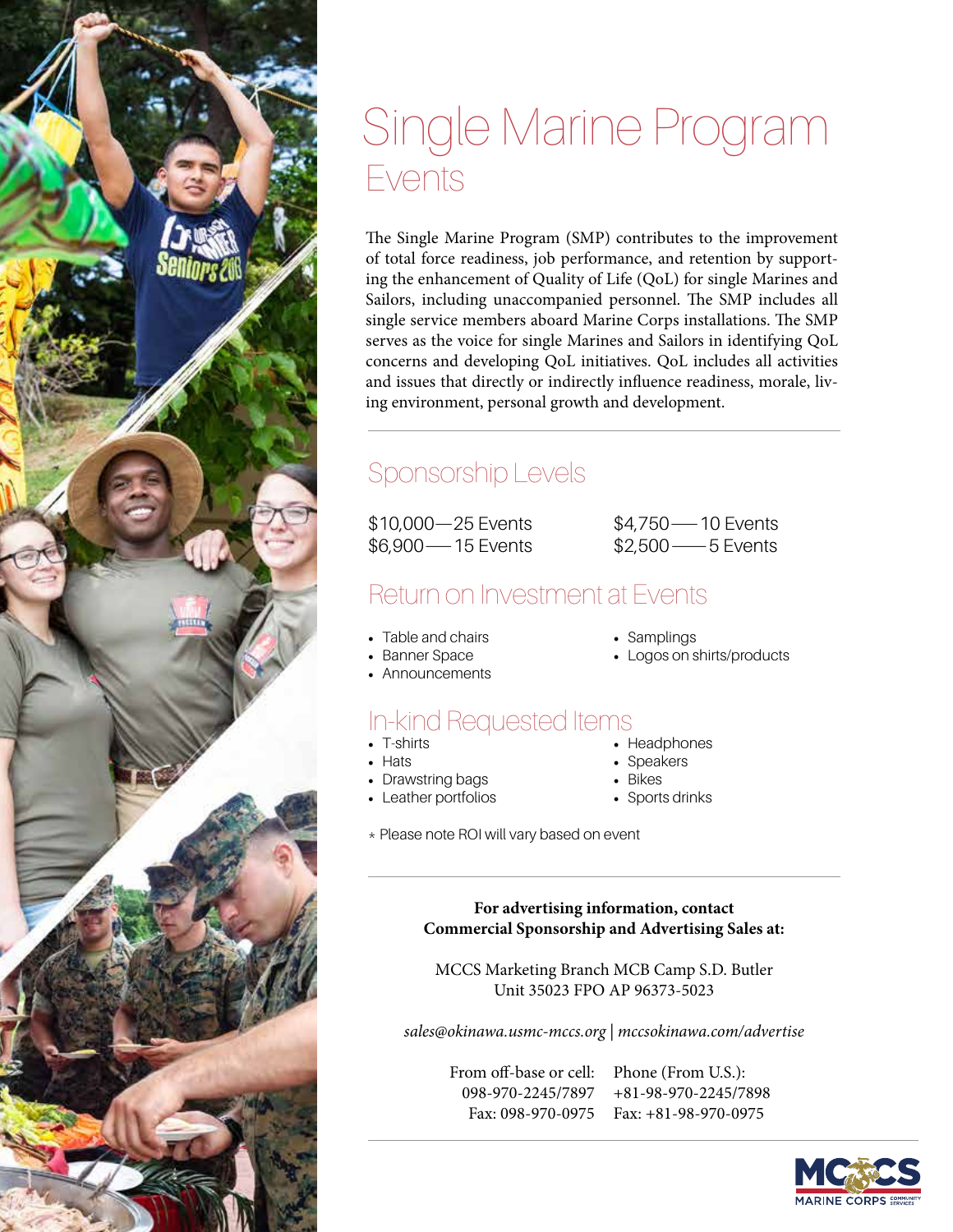# Mt. Fuji Ski Trip

The SMP provides the single Marines and Sailors an opportunity to travel to Camp Fuji to experience the various ski resorts that are available. This activity fosters community relations and allows the Marines and Sailors on Okinawa to enjoy a different environment with their peers.

Date: January, February Location: Mt. Fuji, Tokyo Participants: 36





#### Golf Tournament Duck & Cover

Every year, the SMP hosts the "Duck & Cover" Golf Tournament designed to give single Marines and Sailors an opportunity to compete with their SNCO and/or Officers in a four-person team game of golf at Taiyo Golf Club.

Date: June Location: Taiyo Golf Club Participants: 144

#### Volunteer Appreciation Lunch

During the month of April, SMP hosts an appreciation lunch to recognize all of the single Marines and Sailors for the hard work and effort that they put in helping the community throughout the year.

Date: April Location: All Camps



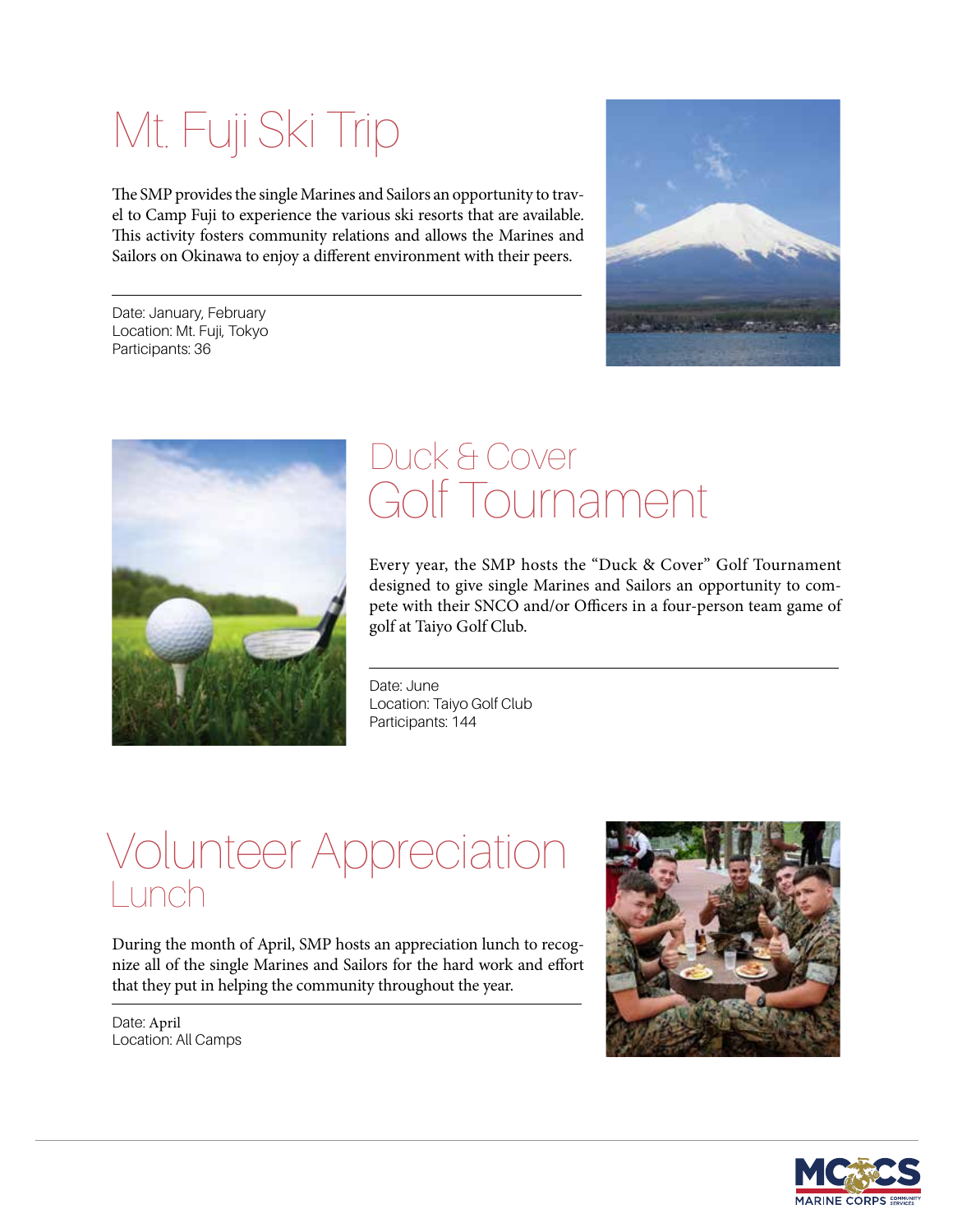#### Dragon Boat Race Annual Naha

Marines and Sailors enter to race against local teams at the annual Naha Dragon Boat race. It is one of the biggest festivals on island. Marines and Sailors build teamwork through rowing, and experience the culture through dragon boat racing. The event will be televised and there will be trophies for the winning team.

Date: May Location: Naha, Okinawa Participants: 80 Spectators: 2000





# Mt. Fuji Climb Trip

The SMP provides the single Marines and Sailors an opportunity to travel to Camp Fuji to climb Japan's highest and most prominent mountain. This adventure gives the Marines and Sailors a once-ina-life time experience. This activity fosters community relations and allows the Marines and Sailors on Okinawa to enjoy a different environment with their peers.

Date: August Location: Mt. Fuji, Tokyo Participants: 36

#### Eisa Festival 10,000 Person

Annual event with 10,000 Eisa dancer drummers. Single Marines and Sailors can experience various styles of Eisa dancers from youth to elderly throughout Kokusai Street.

Date: August Location: Naha, Okinawa Participants: 1,000 Spectators: 25,000



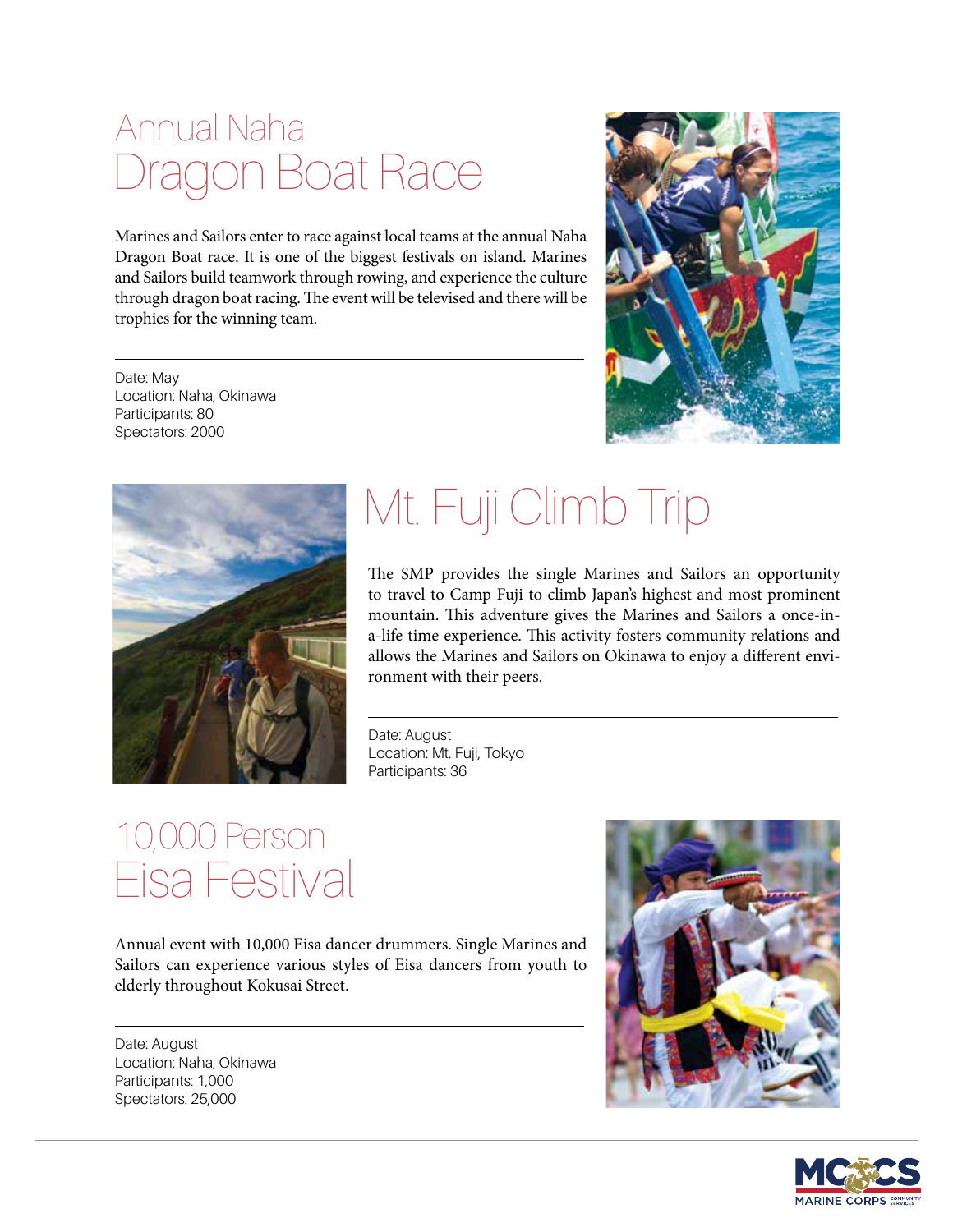## SMP Beach Bash

The SMP Beach Bash is hosted at Naval Facility Okinawa, White Beach. The purpose of this event is to help improve morale for the Marines and Sailors on Okinawa, promote appreciation for the environment and community as well as promote the Single Marine Program and its upcoming events/activities.

Date: August Location: Camp Hansen Participants: 150





## Naha Tug-o-War

The Great Naha Tug-o-War is a Guinness World Record holding event. The entire street is blocked off with a 40-metric ton rope and 25,000 participants compete between east and west teams. SMP takes single and unaccompanied Marines and Sailors out to the site to experience and compete in the tug-o-war. Great opportunity to enjoy this unique event!

Date: October Location: Camp Hansen Participants: 300

#### Thanksgiving Dinner SMP

Single Marines and Sailors share a traditional Thanksgiving dinner with their peers. In addition to dinner, there will be several games, activities and prize drawings/giveaways. This event is an opportunity for the Marines and Sailors to have a fun time while away from home for the holiday season.

Date: November Location: Naha, Okinawa Participants: 450-600



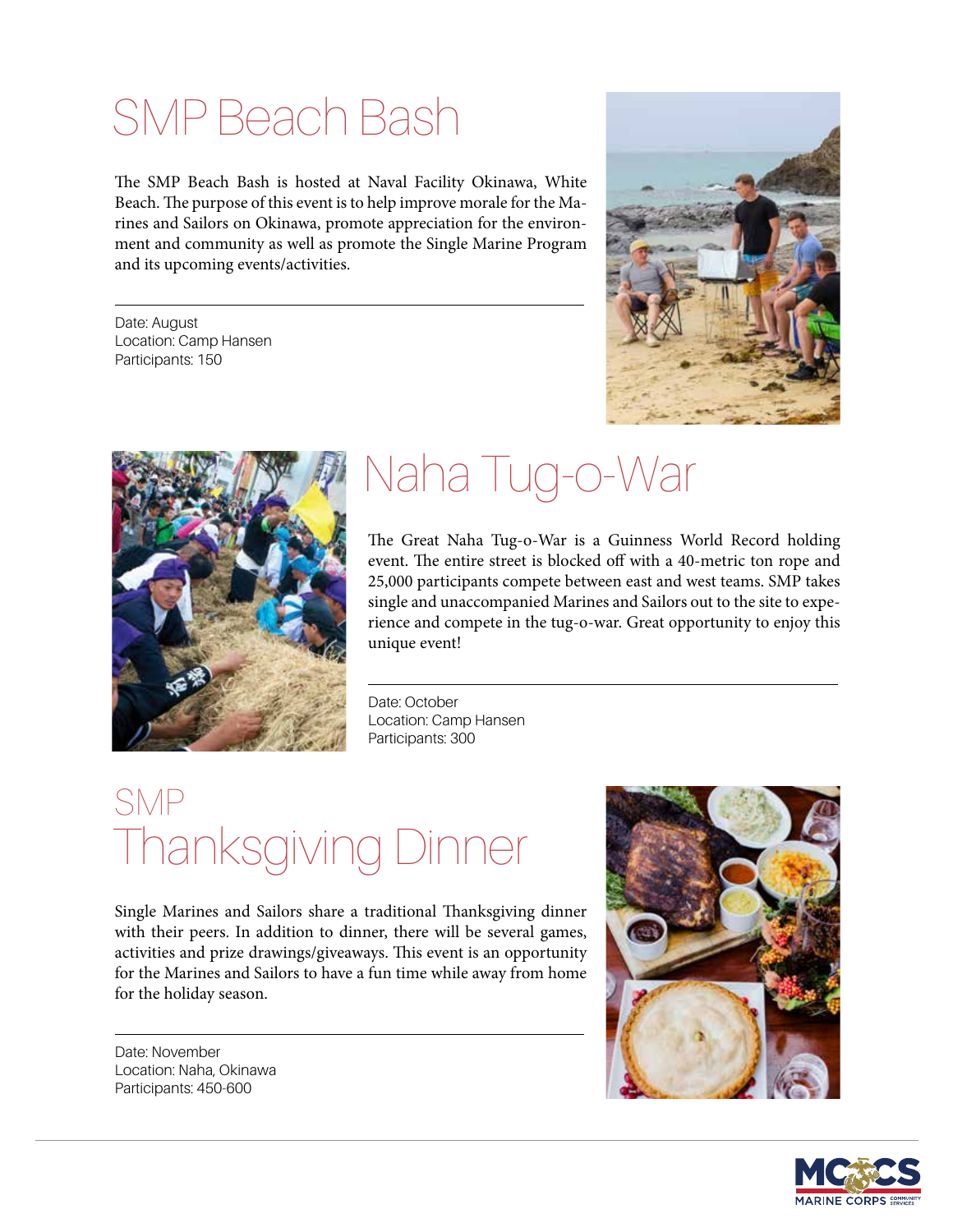## Hokkaido Trip

The SMP provides the single Marines and Sailors an opportunity to travel Asia at a discounted rate. This trip is to Hokkaido, the northernmost of Japan's main islands, which is known for its volcanos, natural hot springs (onsen) and ski areas.

Date: February Location: Hokkaido, Japan Participants: 30





#### Professional Baseball Japanese

Marines and Sailors have the opportunity to enjoy watching Japanese professional baseball games during the months of February and June. Due to the warm nature of Okinawa, the opportunity to watch professional baseball teams' spring train is available since there is no "offseason" on Okinawa. We are looking for support to offset the costs of tickets and transportation to the games to help provide entertainment and support camaraderie among the troops.

Date: February & June Location: Okinawa, Japan Participants: 30

# ays

This event gives our families with dogs a chance to go by the SMP Center for a meet and greet with young Marines and Sailors that may be missing their animals back home. This will be the 2nd Annual Doggy Days that Courtney SMP has hosted. We are welcoming 15 dogs from 10 families and over 60 Marines and Sailors to take part in the event.

Date: March Location: Okinawa, Japan Participants: 30



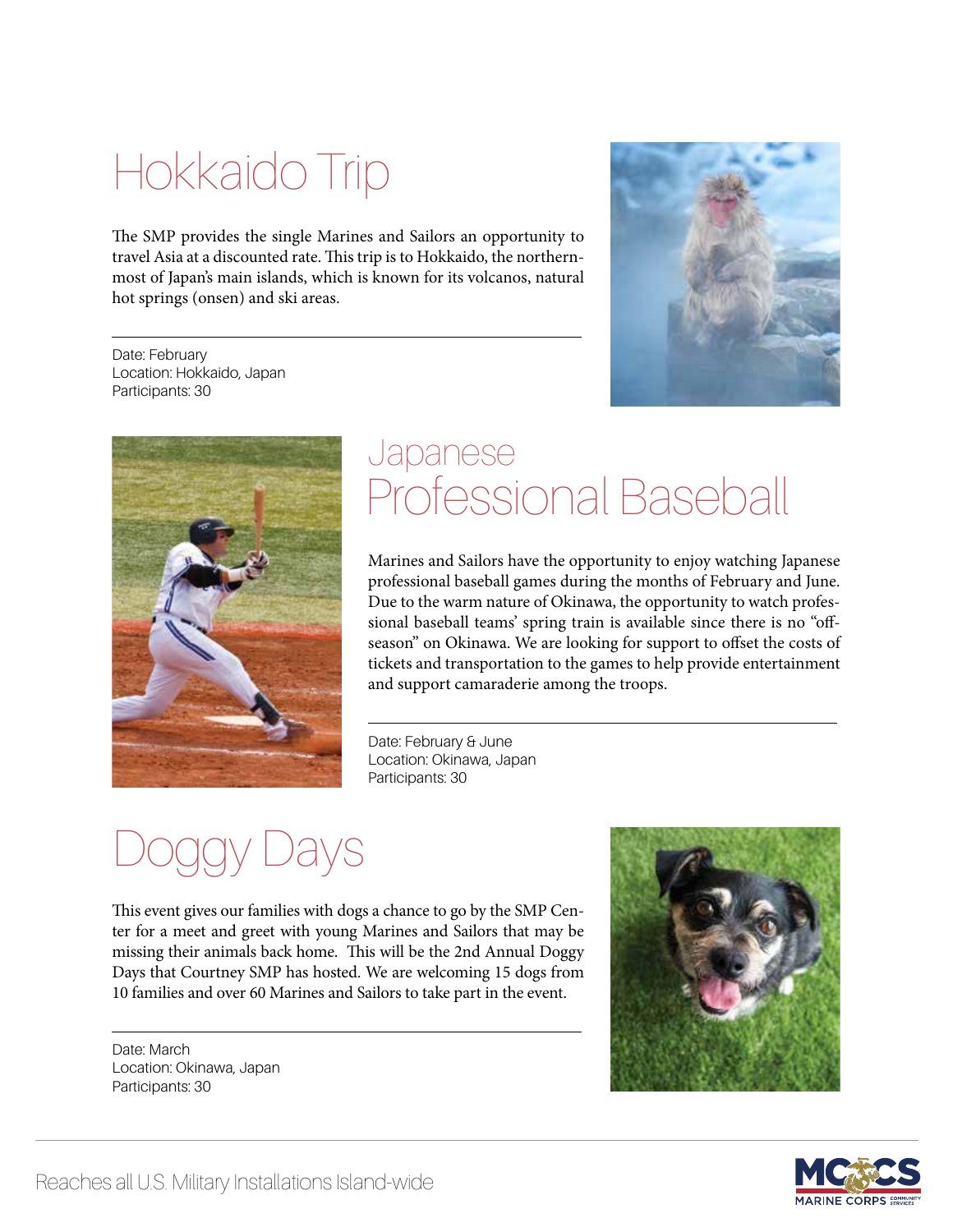

## Tokyo – Auto Salon

SMP tour to the Tokyo Auto Salon. This is an annual auto show held in January at Makuhari Messe, Chiba City, Japan for performance and custom dress-up parts and technology displays. This is a perfect event for the SMP auto enthusiast and an opportunity for them to see more of Asia.

Date: January Location: Tokyo, Japan Participants: 30

## SMP Recreation Centers

The Single Marine Program Recreation Centers are a unique place for active duty personnel to relax and enjoy.

- Multiple computer internet café
- Mini-movie theaters
- Pool and foosball tables
- Table tennis
- XBOX 360, XBOX 1, Playstation 3 and 4
- Large patio areas with outdoor TVs, pool tables and gas grills



### Wing Wednesdays

The SMP weekly Wing Wednesdays serve as an outlet to enhance the quality of life for single active duty personnel by providing a positive environment while enjoying a good meal.

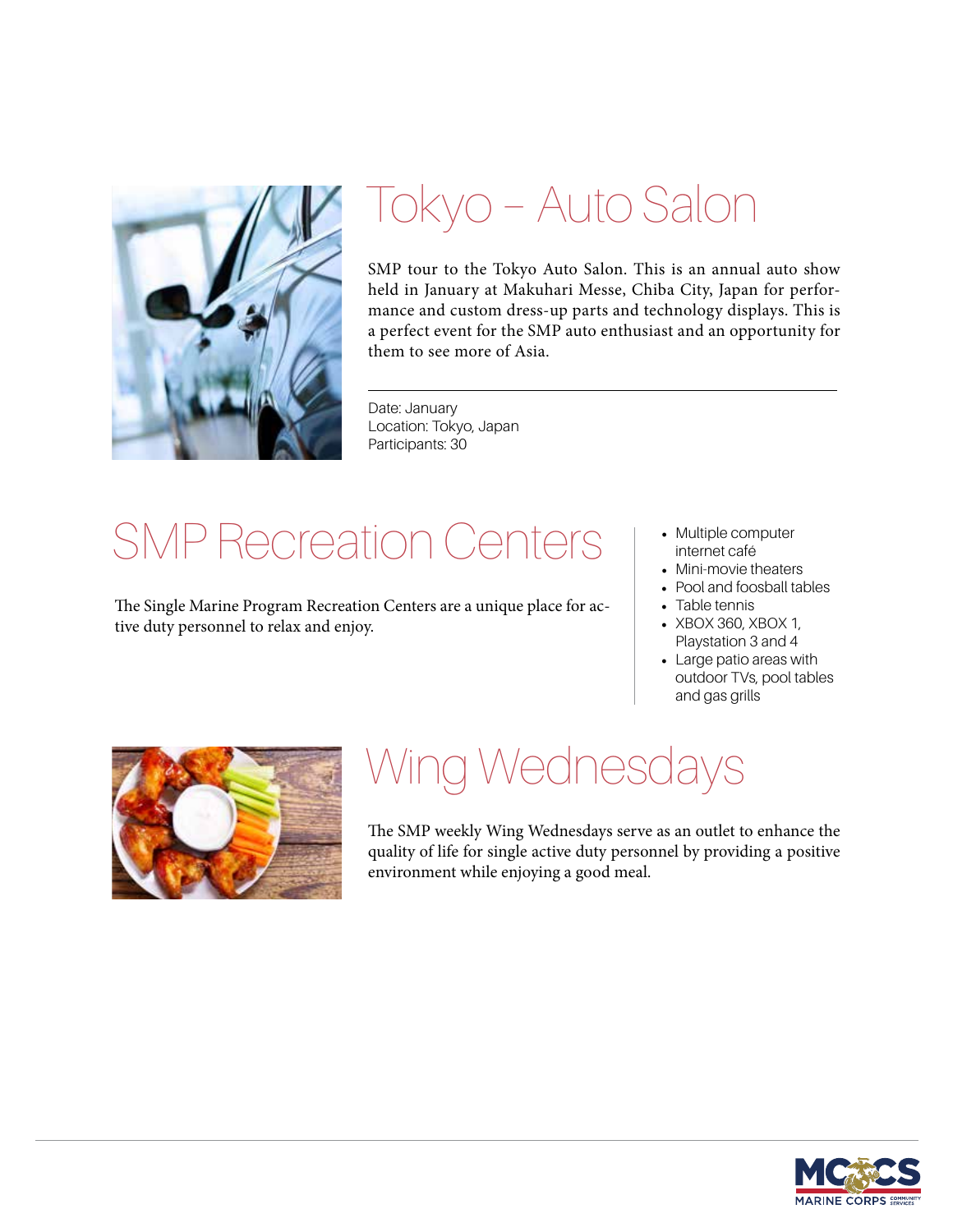

#### Grill Your Own Steak

This event is an appreciation to Marines and Sailors for all they do.They will grill their own steaks on BBQs in front of the SMP and have sides to go with it such as Mac n cheese, biscuits, coleslaw, drinks.

### Asia Pacific Tour

This SMP event provides an exciting opportunity for Marines and Sailors to discover the wonderful sights, landmarks, people and cuisine of Asia with an unforgettable group tour. The SMP program utilizes sponsorship funds to offset the cost of the tour so this opportunity is available to more people.



Date: May & July Participants: 30



### Bali Trip

Single Marines and Sailors have the opportunity to explore the Indonesian island of Bali at a discounted rate. This offers an opportunity for SMP members to immerse themselves in the culture of Indonesia and experience the art, history, culture and people on Bali. Sponsorship is sought to help offset the costs of the trip for the single Marines and Sailors to make traveling more affordable on a budget.

Date: November Location: Bali, Indonesia Participants: 30